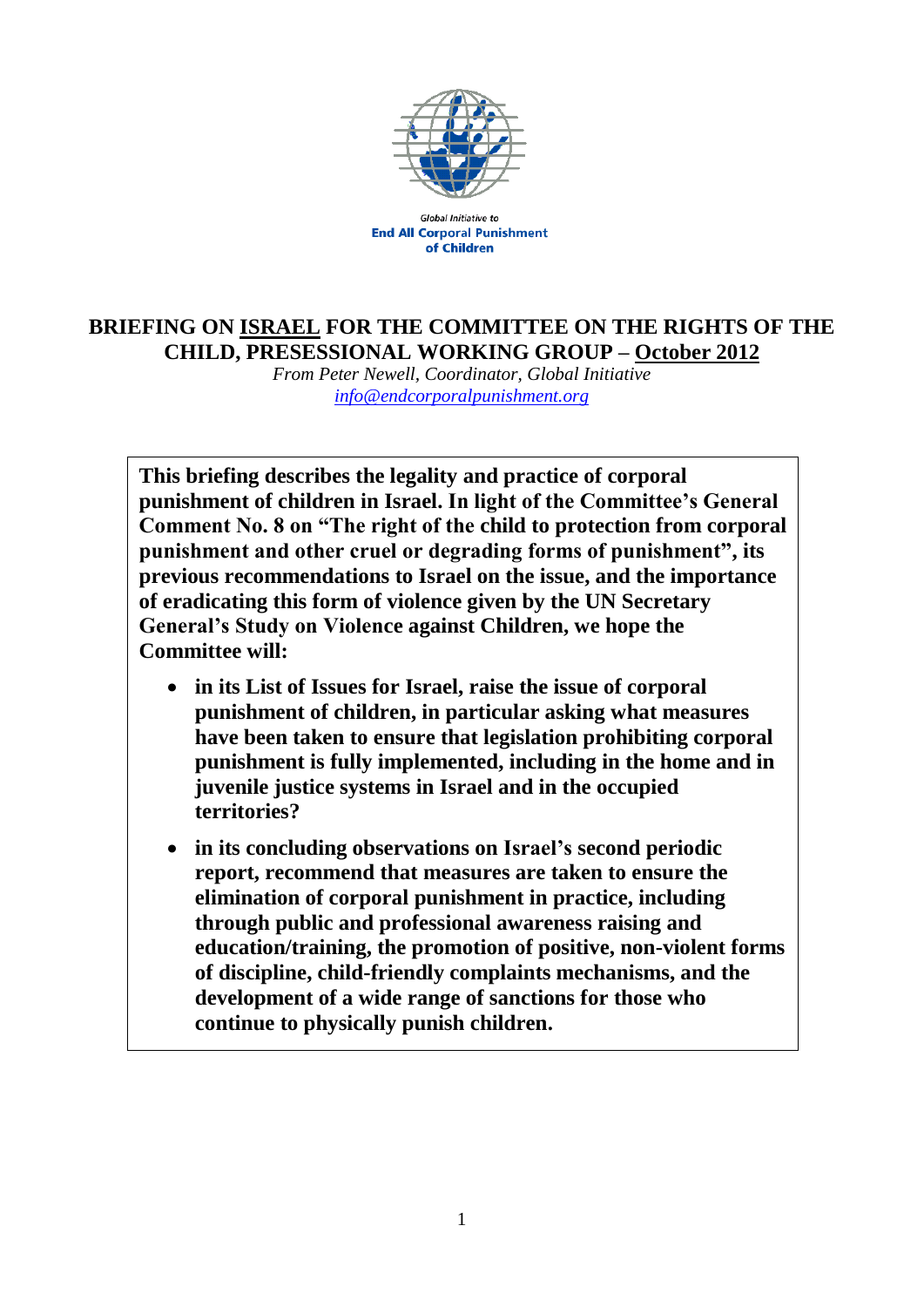## **1 Corporal punishment of children in Israel**

1.1 Corporal punishment is prohibited in all settings in Israel, including the home. However, research suggests that there is some degree of support among professionals for its use in childrearing and that it continues to be inflicted on children in detention.

1.2 Corporal punishment is prohibited in the **home**. In 2000, the Supreme Court ruled against all violence in childrearing;  $\int$  the "reasonable chastisement" defence was removed from criminal law the same year. Another Supreme Court judgment ruled that corporal punishment is an illegitimate and unsound method of punishment:<sup>2</sup> in a majority decision, Judge Dorit Beinish stated: "The child is not his parents' property; he may not serve as a punching bag even if the parent honestly believes that he is implementing his obligation and right to educate his child. The child depends on his parent, needs his love, his protection and his soft touch. Using punishment that causes pain and degradation violates his rights as a human. It violates his body, his feelings, his dignity and his normal course of development."

1.3 Corporal punishment is prohibited in **schools** under the Students' Rights Law (2000). It is unlawful in the **penal system**, though we have no details of applicable legislation. With regard to **alternative care settings**, corporal punishment is prohibited in day care settings by clause 6 of the Regulations of Supervision of Daycare Institutions (1965, 1968); it is also prohibited in residential institutions and other forms of childcare, and the above mentioned Supreme Court rulings apply.

1.4 Despite its prohibition, a 2003 survey of physicians found that 58% perceived corporal punishment as an acceptable disciplinary act, particularly immigrant physicians.<sup>3</sup> Other research reveals that corporal punishment is inflicted on children in detention, in Israel as well as in the occupied territories. A report based on the sworn testimony of 311 children held in Israeli military detention between January 2008 and January 2012 documented systematic illtreatment of children during their arrest, transfer and interrogation: 63% were detained inside Israel. Ninety-five per cent had their hands tied; 90% were blindfolded; 75% experienced physical violence such as being pushed, slapped or kicked, 57% were threatened and 54% suffered verbal violence. $4$ 

## **3 Recommendations by human rights treaty bodies and during the UPR**

3.1 In 2002, the **Committee on the Rights of the Child** welcomed the prohibition of corporal punishment in homes, schools and other institutions but expressed concern at the lack of a comprehensive strategy and adequate resources for preventing and combating violence and abuse in these settings. The Committee recommended that Israel adopt a comprehensive national strategy which should include, among other things, public education campaigns on the negative consequences of ill-treatment of children and the promotion of positive, non-violent forms of discipline. $5$ 

 $\overline{a}$ 

<sup>1</sup> *Natalie Bako v The State*

<sup>2</sup> Criminal Case 511/95 *State of Israel v Jane Doe*, 97 (3) Takdin-District Ct. 1898

<sup>3</sup> Tirosh, E. et al (2003), "Attitudes towards corporal punishment and reporting of abuse", *Child Abuse & Neglect,* 27(8), 929–937

<sup>4</sup> DCI Palestine (2012), *Bound, Blindfolded and Convicted: Children held in military detention*

<sup>&</sup>lt;sup>5</sup> 9 October 2002, CRC/C/15/Add.195, Concluding observations on initial report, paras. 3, 38 and 39